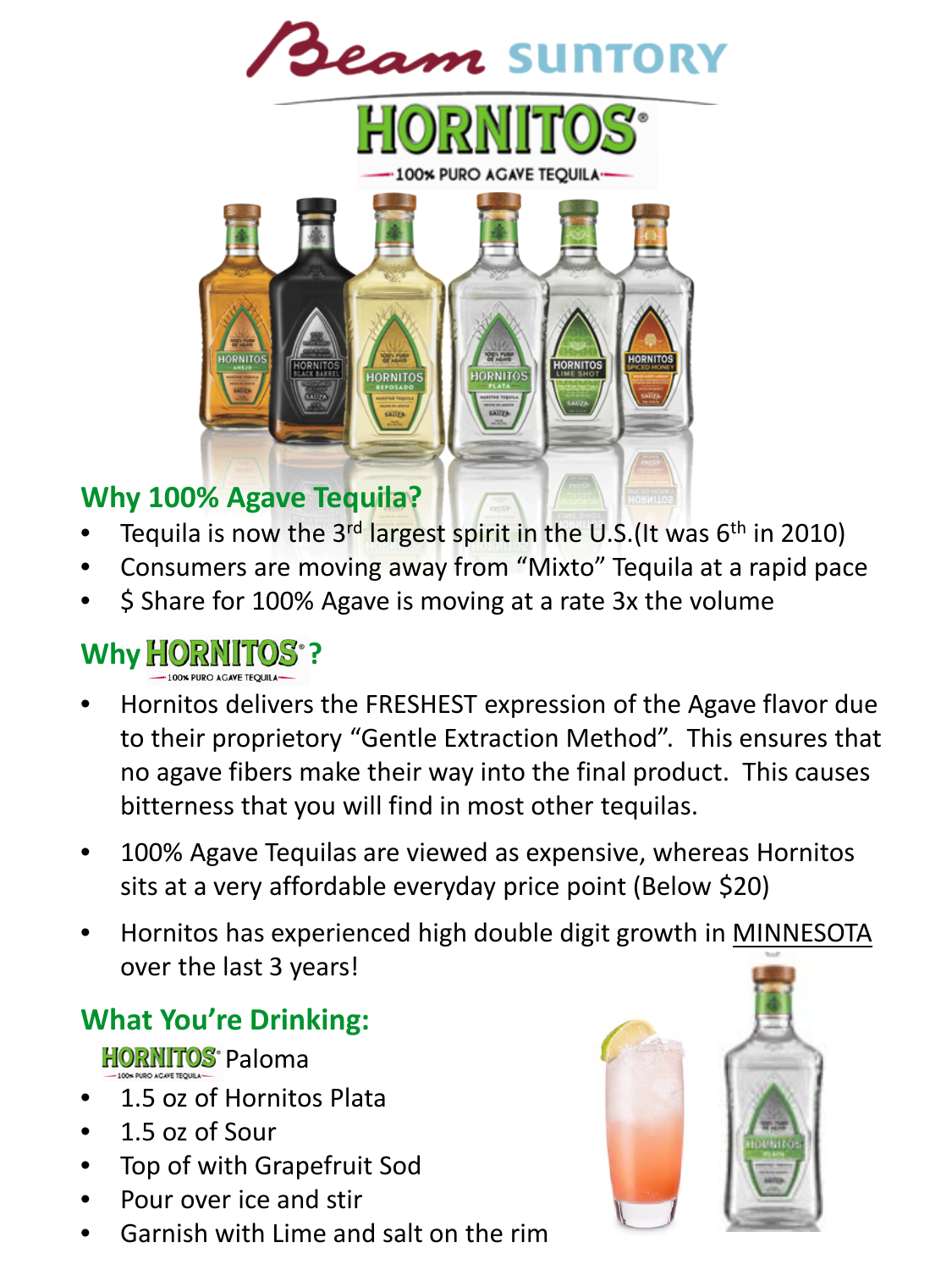# **Beam SUNTORY**







#### **Why Premium Bourbon?**

- Bourbon took over the #2 spirit category in 2014 and the BOOM continues to charge forward … with no signs of slowing down
- Bourbon volume is expected to DOUBLE by the year 2020
- The PREMIUM category is the fastest growing for "Straight" Bourbons" as customers explore new bourbons and want to take the next step from the Standard and/or Economy categories

#### **Why Jim Beam Black?**

- Jim Beam Black is an extra aged version of the world's #1 selling Bourbon – Jim Beam White Label
- Extra aging imparts so much extra flavor in the spirit as sugars rush in and out of the wood as the seasons change
- Jim Beam Black most recently received "Best Bourbon" at the IWSC in 2016!

#### **What You're Drinking:**

- Jim Beam Black Boulevardier
- 1 oz of Jim Beam Black Extra Aged Bourbon
- 1 oz of Campari
- 1 oz Sweet Vermouth
- Pour over ice, stir, and garnish with orange slice

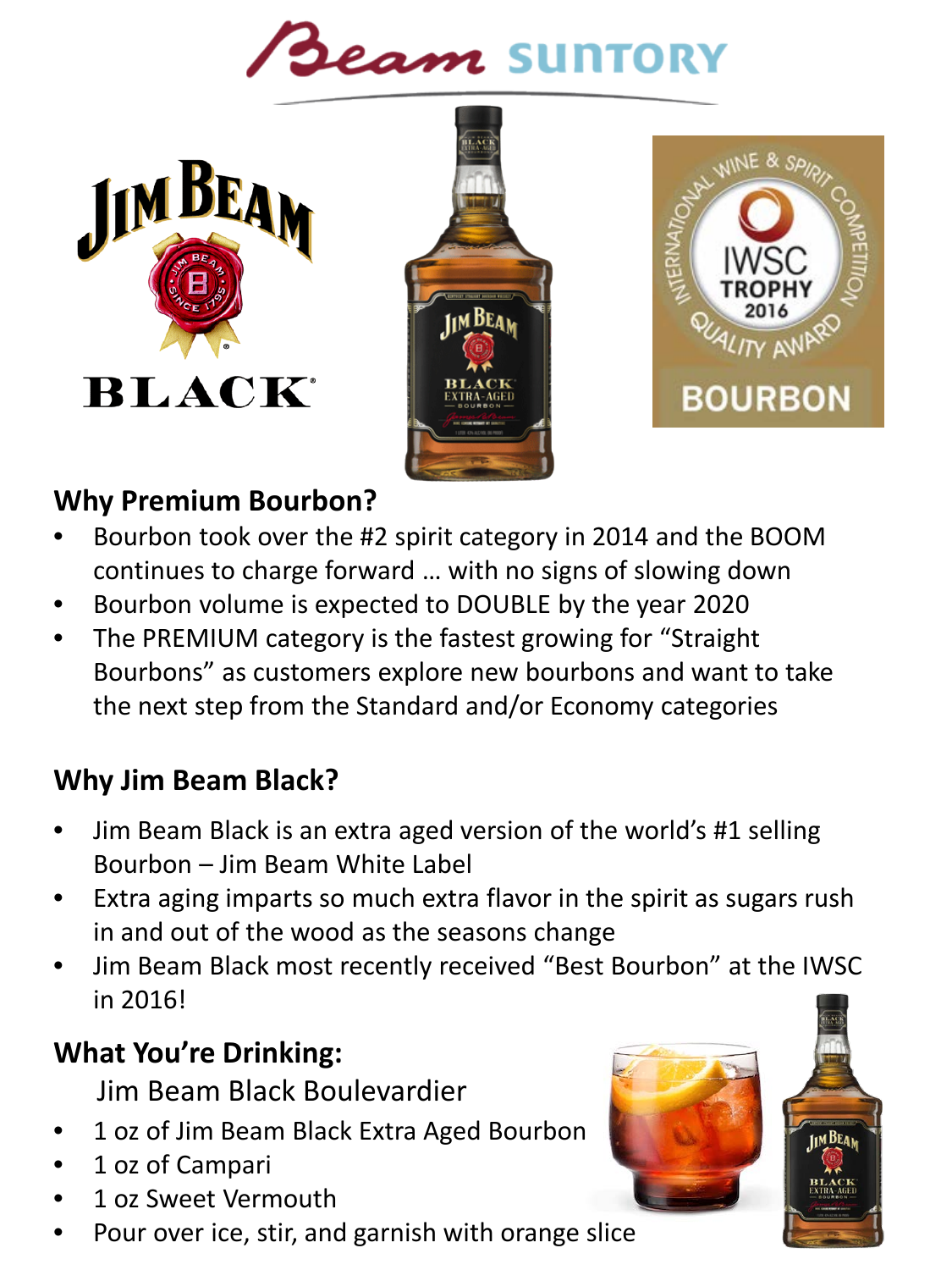# Beam SUNTORY



#### **Why Cruzan Black Strap?**

**Black Strap Rum** 

- **2015 Los Angeles International Spirits Competition Best of Rum category, Gold Medal, 94 points**
- **Rich, dark, and aromatic flavor profile reminiscent of the classic navy rums of the US Virgin Islands**

#### **What You're Drinking: CRUZAN Black Strap Dark and Stormy**

- 2 oz of Cruzan Black Strap Rum
- 5 oz of Ginger Beer
- 1 oz Sweet Vermouth
- Pour over ice and stir
- Garnish with Lime Wedge